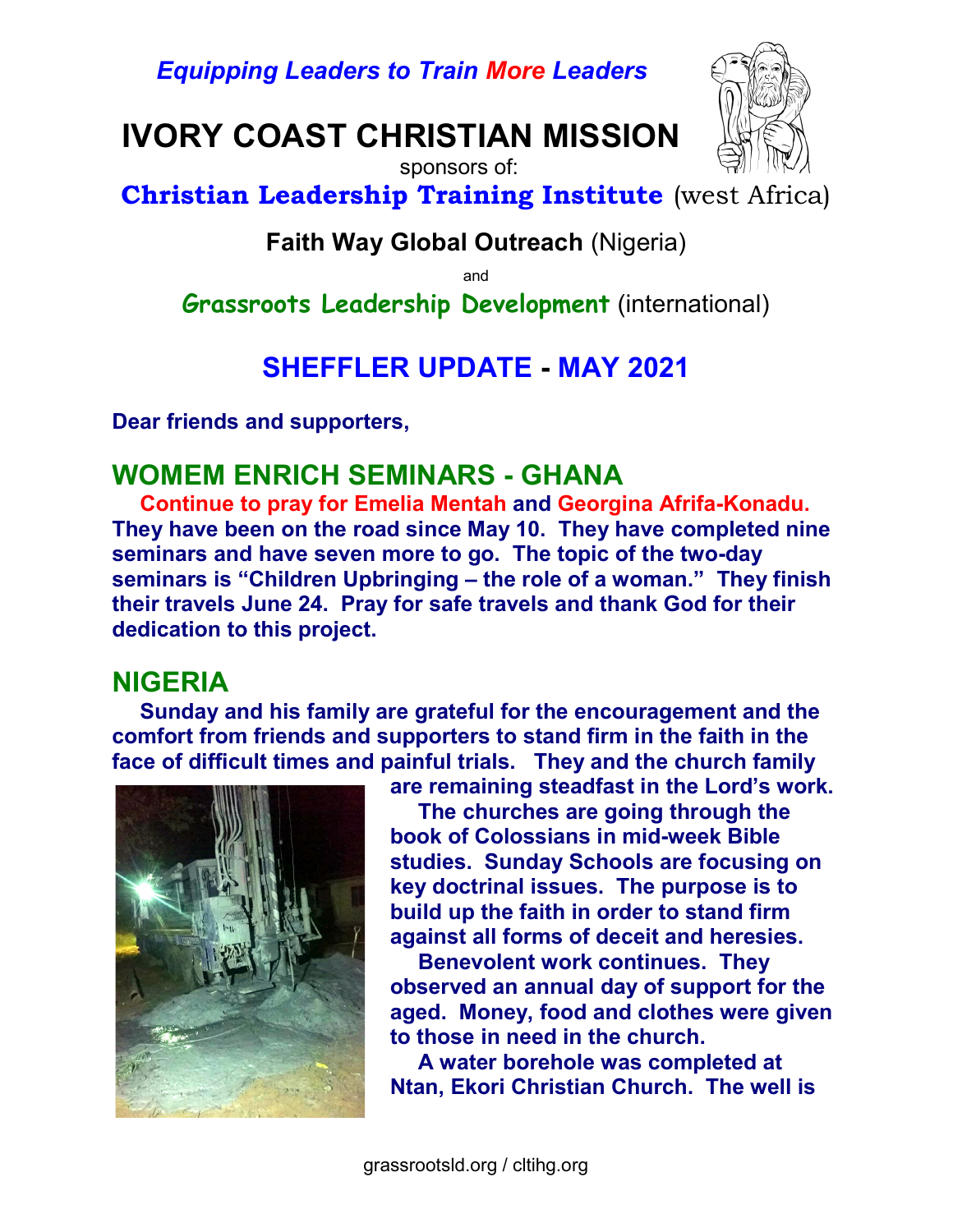425 feet deep. The well will provide valuable water for the community during dry season.

Another well is planned at the village of Mkpany where guinea worms are a serious problem during the dry season. The eggs of the worm are in the pools that are their source of water during the dry season. They are very troublesome to the body.



## NEW BOOK ABOUT SUNDAY OBETEN

Don Goulding recently published a book titled Africa's Child. It is historical fiction based on true facts about the life of Sunday. It covers the life of Sunday from his infancy through his evangelist work in his hometown of Ekori, Nigeria. The book shows what God can do through a dedicated servant who is willing to sacrifice for the Lord's work. The book can be purchased at Amazon.com.

# Put Your Faith Into Action

A self-study course on the General Letters of the New Testament (James; 1, 2 Peter; 1, 2, 3 John; Jude)



I will show you my faith by my works.  $(James 2:18)$ 

A person is justified by works and not by faith alone.  $(James 2:24)$ 

> Faith without works is dead. (James 2:26)

Programmed Instruction for self-study and group discussion GRASSROOTS LEADERSHIP DEVELOPMENT

### NEW TRAINING COURSE

A new ten-week extension training course on the general letters of the New Testament has been published. It deals with spiritual maturity, practical Christian living and living in a culture that is hostile to Christianity. It contains forty-seven lessons in 160 pages. It could be use for small group Bible studies. If you would like a copy, write to me via email at robertsheffler@yahoo.com. Price is \$10.00 each plus shipping.